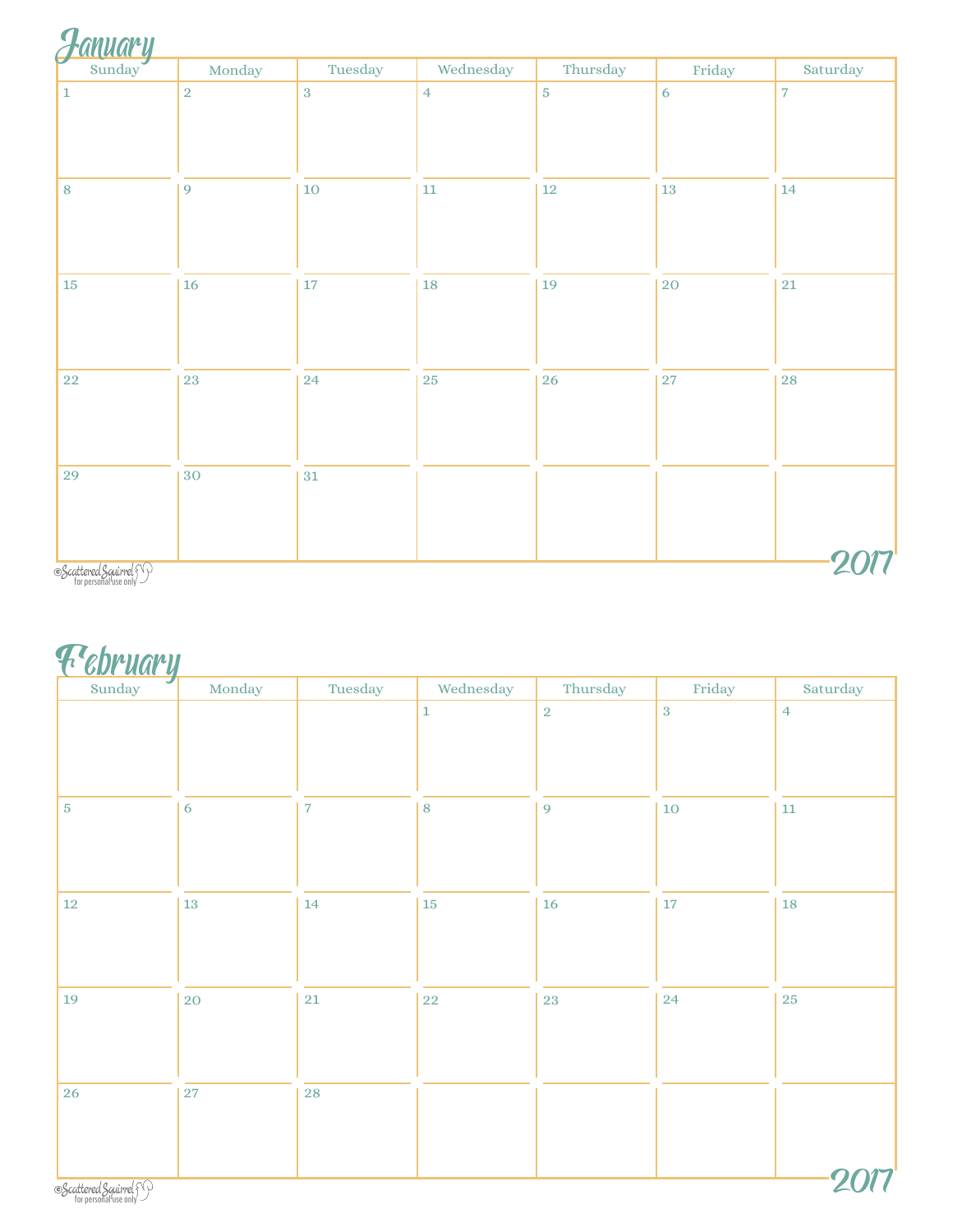| <b>NGY</b><br>$\sqrt{ }$ |
|--------------------------|
|                          |

| Sunday                | Monday          | Tuesday                  | Wednesday   | Thursday       | Friday     | Saturday       |
|-----------------------|-----------------|--------------------------|-------------|----------------|------------|----------------|
|                       |                 |                          | $\mathbf 1$ | $\overline{2}$ | $\sqrt{3}$ | $\overline{4}$ |
|                       |                 |                          |             |                |            |                |
|                       |                 |                          |             |                |            |                |
| $\sqrt{5}$            | $\sqrt{6}$      | $\overline{\phantom{a}}$ | $\bf 8$     | 9              | $10\,$     | $11\,$         |
|                       |                 |                          |             |                |            |                |
|                       |                 |                          |             |                |            |                |
| $12\,$                | $\overline{13}$ | $\overline{14}$          | 15          | 16             | $17\,$     | ${\bf 18}$     |
|                       |                 |                          |             |                |            |                |
|                       |                 |                          |             |                |            |                |
| 19                    | $20\,$          | $21\,$                   | ${\bf 22}$  | 23             | 24         | 25             |
|                       |                 |                          |             |                |            |                |
|                       |                 |                          |             |                |            |                |
| 26                    | $\sqrt{27}$     | 28                       | 29          | $30\,$         | $31\,$     |                |
|                       |                 |                          |             |                |            |                |
|                       |                 |                          |             |                |            |                |
| Scattered Squirrel 50 |                 |                          |             |                |            |                |

<sup>:</sup> Scattered Squirrel<br>for personal use only

April

| Sunday                | Monday         | Tuesday        | Wednesday      | Thursday   | Friday         | Saturday    |
|-----------------------|----------------|----------------|----------------|------------|----------------|-------------|
|                       |                |                |                |            |                | $\mathbf 1$ |
|                       |                |                |                |            |                |             |
|                       |                |                |                |            |                |             |
| $\sqrt{2}$            | $\overline{3}$ | $\overline{4}$ | $\overline{5}$ | 6          | $\overline{7}$ | 8           |
|                       |                |                |                |            |                |             |
|                       |                |                |                |            |                |             |
| $\overline{9}$        | 10             | $11\,$         | $12\,$         | ${\bf 13}$ | 14             | $15\,$      |
|                       |                |                |                |            |                |             |
|                       |                |                |                |            |                |             |
| 16                    | 17             | 18             | $ 19\rangle$   | 20         | $21\,$         | ${\bf 22}$  |
|                       |                |                |                |            |                |             |
|                       |                |                |                |            |                |             |
| $\sqrt{23}$           | 24             | ${\bf 25}$     | 26             | $27\,$     | <b>28</b>      | 29          |
|                       |                |                |                |            |                |             |
| 30                    |                |                |                |            |                |             |
| Scattered Squirrel 50 |                |                |                |            |                |             |

<sup>:</sup> Scattered Squirrel<br>for personal use only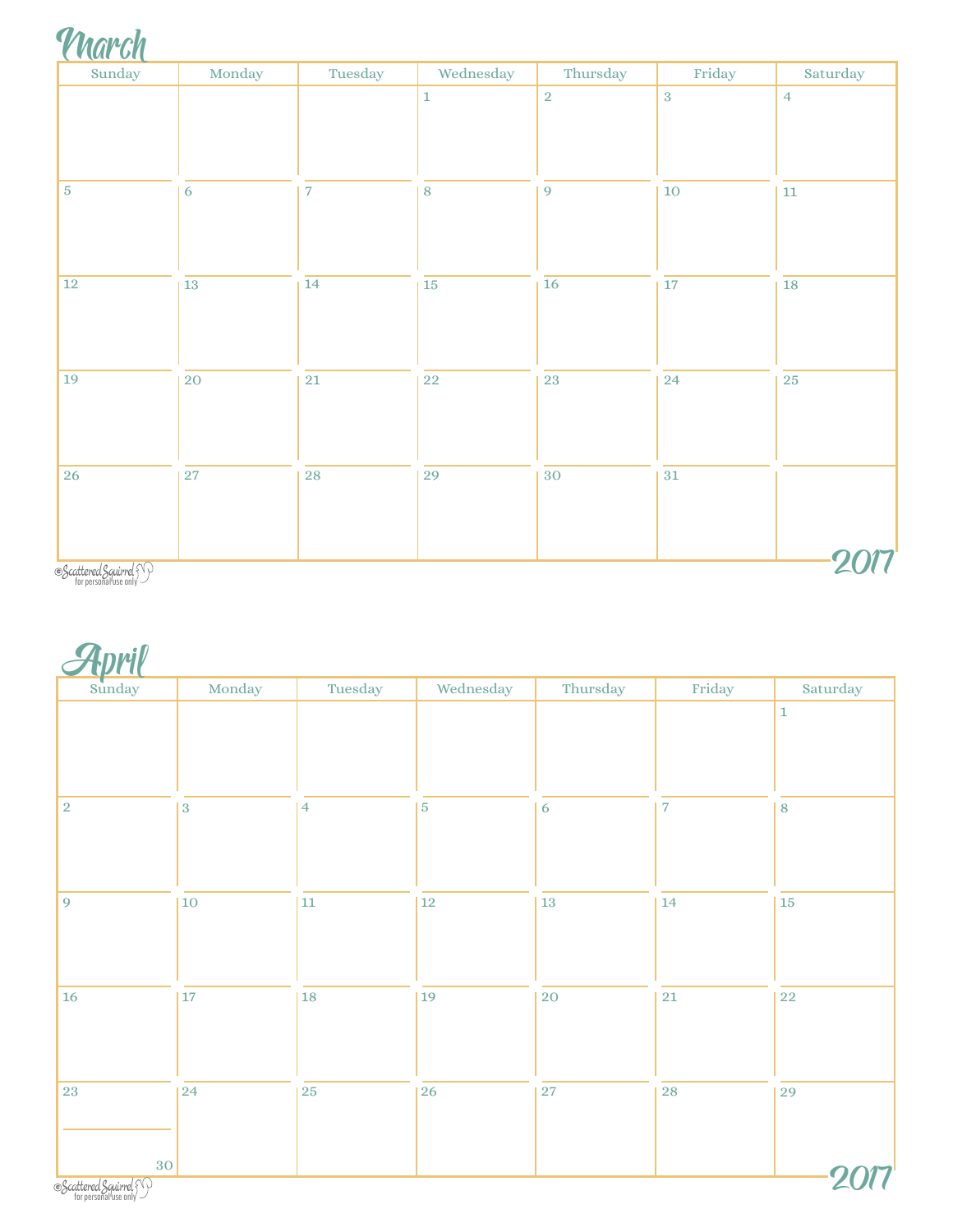| Sunday         | Monday  | Tuesday        | Wednesday      | Thursday       | Friday         | Saturday    |
|----------------|---------|----------------|----------------|----------------|----------------|-------------|
|                | $\,1\,$ | $\overline{2}$ | $\overline{3}$ | $\overline{4}$ | $\overline{5}$ | 6           |
| $\overline{7}$ | $\, 8$  | 9              | $10\,$         | $11\,$         | $12\,$         | $13\,$      |
| 14             | $15\,$  | $16\,$         | $17\,$         | $18\,$         | 19             | 20          |
| $\bf 21$       | $22\,$  | 23             | 24             | <b>25</b>      | 26             | $\sqrt{27}$ |
| 28             | 29      | 30             | $31\,$         |                |                |             |

ٔ Scattered Squirrel<br>for personal use only

June

| $\overline{\phantom{a}}$<br>Sunday | Monday          | Tuesday         | Wednesday       | Thursday        | Friday          | Saturday        |
|------------------------------------|-----------------|-----------------|-----------------|-----------------|-----------------|-----------------|
|                                    |                 |                 |                 | $\,1\,$         | $\overline{2}$  | $\overline{3}$  |
|                                    |                 |                 |                 |                 |                 |                 |
| $\overline{4}$                     | $\overline{5}$  | 6               | $\overline{7}$  | 8               | 9               | $10\,$          |
|                                    |                 |                 |                 |                 |                 |                 |
| $11\,$                             | $12\,$          | $13\,$          | $14\,$          | ${\bf 15}$      | 16              | $17\,$          |
|                                    |                 |                 |                 |                 |                 |                 |
| $\overline{18}$                    | $\overline{19}$ | $\overline{20}$ | $\overline{21}$ | $\overline{22}$ | $\overline{23}$ | $\overline{24}$ |
|                                    |                 |                 |                 |                 |                 |                 |
| 25                                 | <b>26</b>       | $27\,$          | ${\bf 28}$      | ${\bf 29}$      | $30\,$          |                 |
|                                    |                 |                 |                 |                 |                 |                 |
| Scattered Squirrel 50              |                 |                 |                 |                 |                 |                 |

<sup>:</sup> Scattered Squirrel<br>for personal use only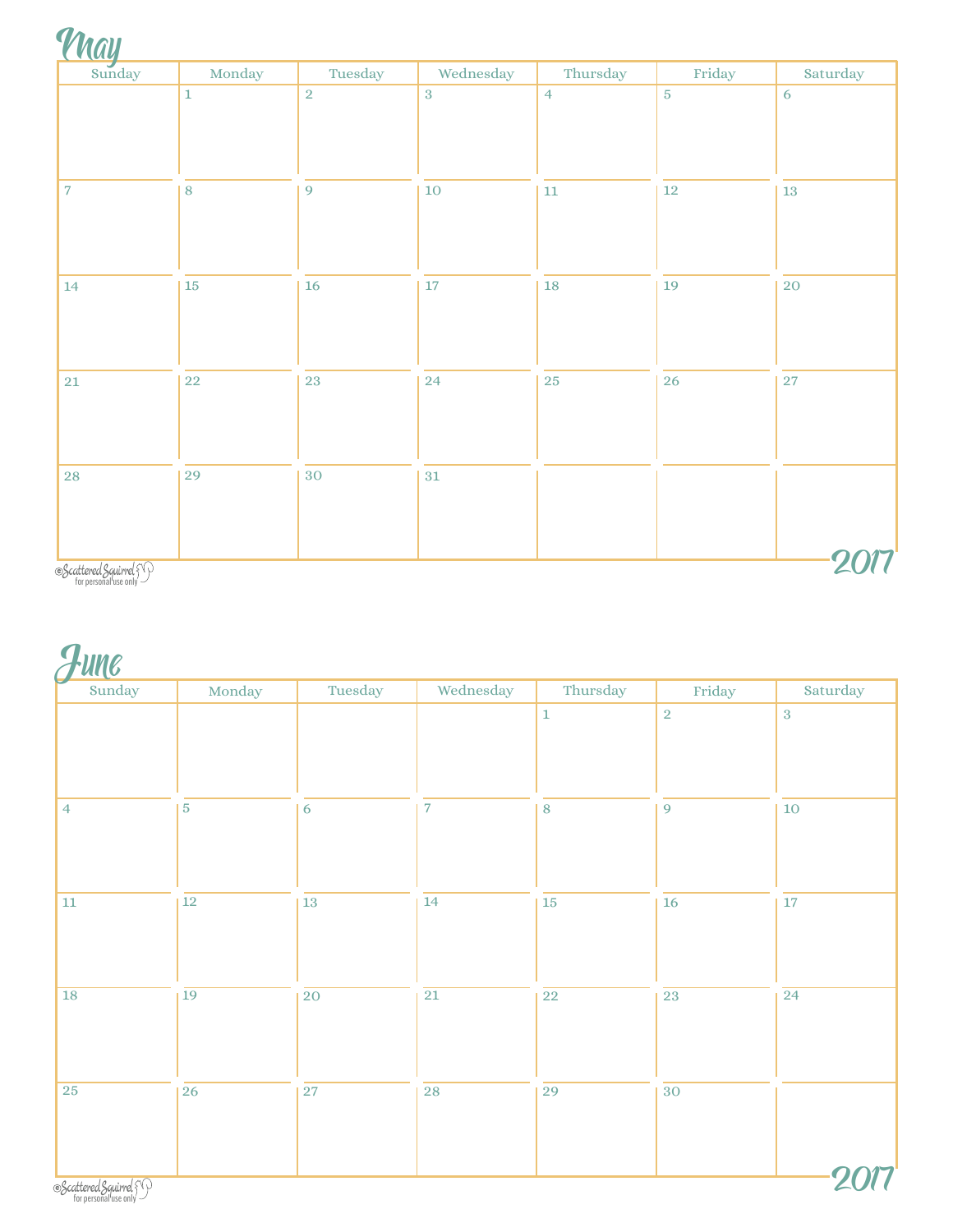| Sunday          | Monday       | Tuesday         | Wednesday  | Thursday  | Friday                  | Saturday    |
|-----------------|--------------|-----------------|------------|-----------|-------------------------|-------------|
|                 |              |                 |            |           |                         | $\mathbf 1$ |
| $\sqrt{2}$      | $\,3$        | $\vert 4 \vert$ | $\sqrt{5}$ | 6         | $\overline{\mathbf{7}}$ | $\bf 8$     |
| 9               | $ 10\rangle$ | $11$            | $12\,$     | $13\,$    | $14\,$                  | $15\,$      |
| $16\,$          | 17           | 18              | 19         | <b>20</b> | 21                      | $\bf 22$    |
| 23              | 24           | 25              | <b>26</b>  | $27\,$    | <b>28</b>               | 29          |
| 30 <sup>°</sup> | $31\,$       |                 |            |           |                         |             |

\* Scattered Squirrel<br>for personal use only

**August** 

| Sunday                | Monday                   | Tuesday     | Wednesday      | Thursday   | Friday         | Saturday   |
|-----------------------|--------------------------|-------------|----------------|------------|----------------|------------|
|                       |                          | $\mathbf 1$ | $\overline{2}$ | $\sqrt{3}$ | $\overline{4}$ | $\sqrt{5}$ |
|                       |                          |             |                |            |                |            |
|                       |                          |             |                |            |                |            |
| $\sqrt{6}$            | $\overline{\phantom{a}}$ | $\, 8$      | 9              | $10\,$     | $11\,$         | $12\,$     |
|                       |                          |             |                |            |                |            |
|                       |                          |             |                |            |                |            |
| $13\,$                | 14                       | $15\,$      | 16             | $17\,$     | $18\,$         | 19         |
|                       |                          |             |                |            |                |            |
|                       |                          |             |                |            |                |            |
| 20                    | 21                       | $22\,$      | $\sqrt{23}$    | 24         | ${\bf 25}$     | 26         |
|                       |                          |             |                |            |                |            |
|                       |                          |             |                |            |                |            |
| 27                    | 28                       | 29          | $30\,$         | 31         |                |            |
|                       |                          |             |                |            |                |            |
|                       |                          |             |                |            |                |            |
| Scattered Squirrel 50 |                          |             |                |            |                |            |

<sup>:</sup> Scattered Squirrel<br>for personal use only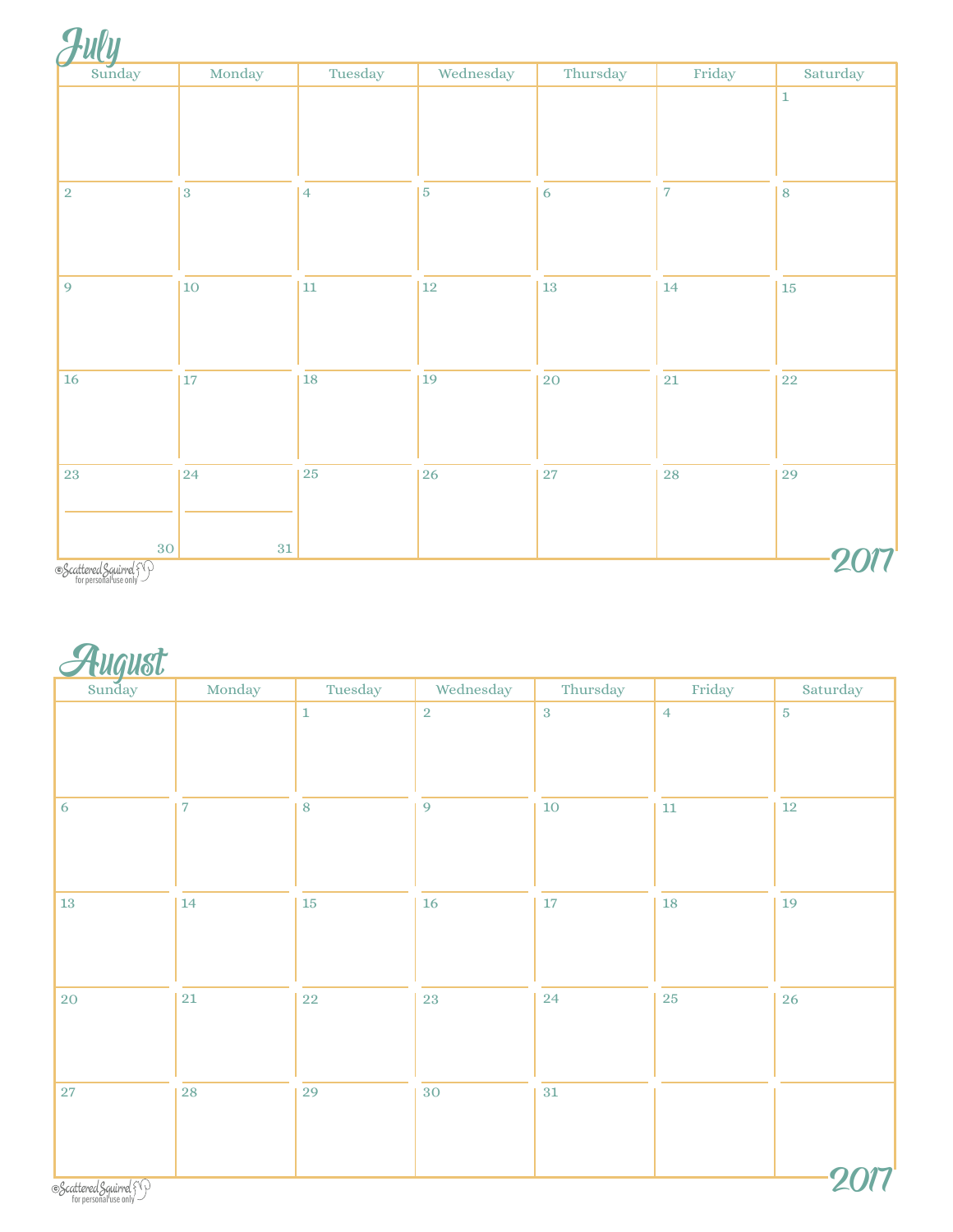# September

| --<br>Sunday<br>$\sim$ | Monday         | Tuesday        | Wednesday | Thursday       | Friday  | Saturday       |
|------------------------|----------------|----------------|-----------|----------------|---------|----------------|
|                        |                |                |           |                | $\,1\,$ | $\overline{2}$ |
|                        |                |                |           |                |         |                |
|                        |                |                |           |                |         |                |
|                        |                |                |           |                |         |                |
| $\sqrt{3}$             | $\overline{4}$ | $\overline{5}$ | 6         | $\overline{7}$ | $\bf 8$ | $\overline{9}$ |
|                        |                |                |           |                |         |                |
|                        |                |                |           |                |         |                |
| $10\,$                 | $11\,$         | $12\,$         | 13        | 14             | $15\,$  | $16\,$         |
|                        |                |                |           |                |         |                |
|                        |                |                |           |                |         |                |
|                        |                |                |           |                |         |                |
| $17\,$                 | 18             | 19             | 20        | $21\,$         | $22\,$  | 23             |
|                        |                |                |           |                |         |                |
|                        |                |                |           |                |         |                |
|                        |                |                |           |                |         |                |
| 24                     | $25\,$         | 26             | <b>27</b> | ${\bf 28}$     | 29      | 30             |
|                        |                |                |           |                |         |                |
|                        |                |                |           |                |         |                |
|                        |                |                |           |                |         |                |
| Scattered Squirrel 50  |                |                |           |                |         |                |

Scattered Squirrel<br>for personal use only

### **Octeber**

| $\sim$ $\sim$ $\sim$ $\sim$ $\sim$<br>Sunday | Monday     | Tuesday    | Wednesday      | Thursday       | Friday      | Saturday       |
|----------------------------------------------|------------|------------|----------------|----------------|-------------|----------------|
| $\vert$ 1                                    | $\sqrt{2}$ | $\sqrt{3}$ | $\overline{4}$ | $\overline{5}$ | $\sqrt{6}$  | $\overline{7}$ |
| 8                                            | 9          | $10\,$     | $11\,$         | $12\,$         | $13\,$      | 14             |
| 15                                           | 16         | 17         | $18\,$         | $19\,$         | $20\,$      | $\bf 21$       |
| <b>22</b>                                    | 23         | 24         | 25             | 26             | $\sqrt{27}$ | <b>28</b>      |
| 29                                           | 30         | $31\,$     |                |                |             |                |
| Scattered Squirrel 50                        |            |            |                |                |             |                |

\* Scattered Squirrel&<br>for personal use only